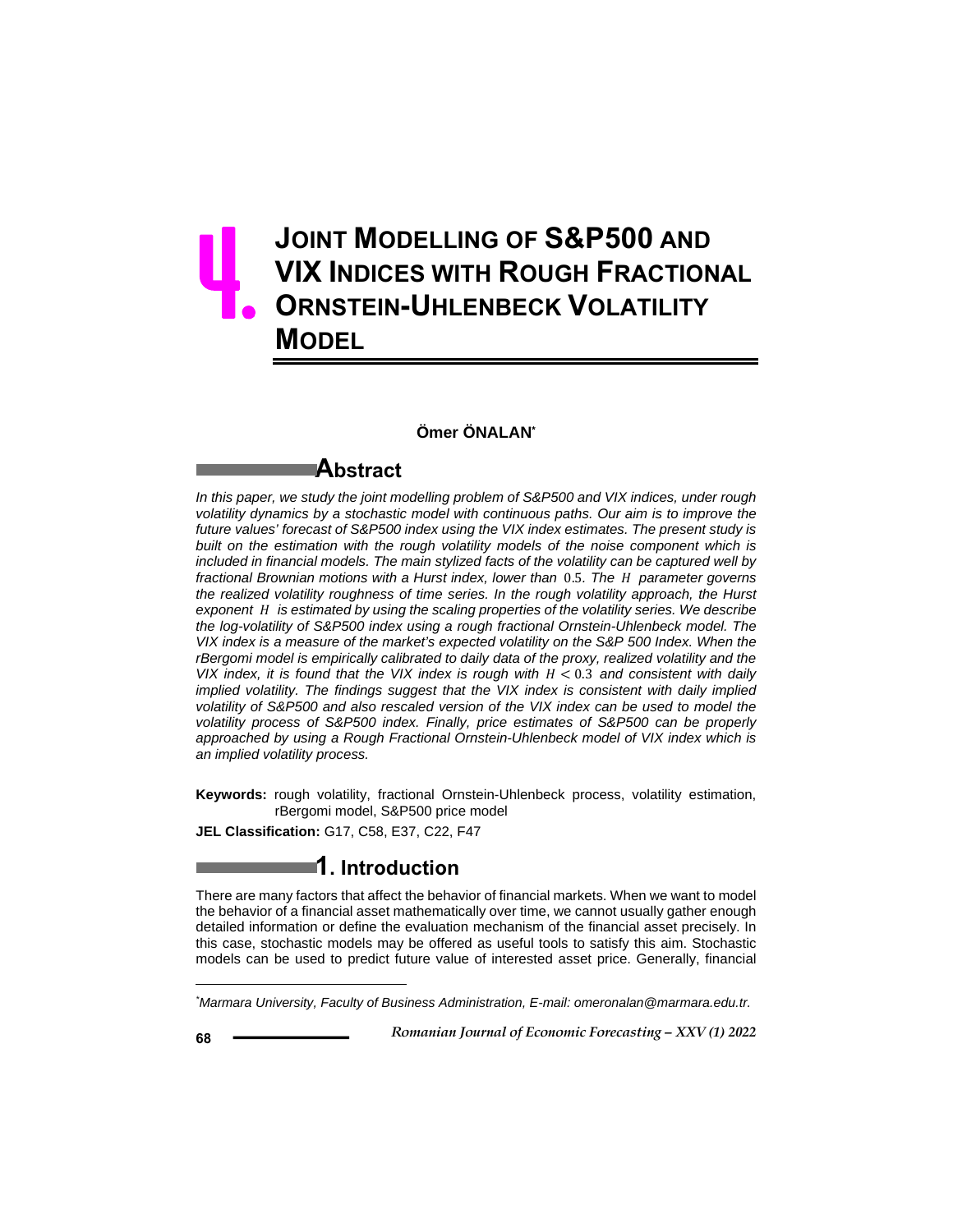#### *Joint Modelling of S&P500 and VIX Indices*

assets are modelled with stochastic differential equations driven by Brownian motion. However, the empirical studies show that financial time series have long range memory property. The long memory property can be controlled using fractional Brownian motion with  $H > 0.5$  (Comte, Coutin and Renault, 2012). Another stylized fact of financial time series is that the series come back to their long range mean level over time. This type of behavior is known as mean-reversion and often modeled by the Ornstein-Uhlenbeck process (OU). Barndorff-Nielsen and Shephard (2001) used an OU process to model the stochastic volatility of financial assets. If the data are observed with high frequency, the semimartingale structure of series deteriorates. The reason for this phenomenon is the market microstructure noise. Heston or Bates stochastic volatility models cannot reproduce some important empirical facts of the observed volatility surface.

For the first time, Gatheral *et al*. (2018) propose a "Rough Fractional Stochastic Volatility" (RFSV) model, in which the process of log-volatility is modelled in terms of a fractional Ornstein-Uhlenbeck(fOU) process with  $H < 0.5$ . Gatheral's model is highly consistent with empirical estimates of volatile time series. In the RFSV model, the volatility process  $\sigma_t$  =  $exp(X_t)$ , where:  $X_t$  is the solution of the (fOU) process. Gatheral *et al.*, (2014) and Bennedsen *et al.*, (2016), using the high-frequency price data, obtain the value of  $H < 0.5$ . In the study of Gatheral *et al*. (2018), the realized variance estimates, taken from the Oxford-Man Institute of Quantitative Finance Realized Library 2 (http://realized.oxfordman.ox.ac.uk/data/download), are used as volatilities. Furthermore, they state that the estimation of the Hurst exponent,  $H$ , is robust across time, scales and markets. Volatility is a proxy for the magnitude of price changes and acts as a stochastic process. The VIX volatility index is designed to measure the market's expectation for 30 days volatility, implied by the S&P 500 index option price. The VIX shows the annualized square root of the price of a contract with payoff equal to  $log(S_{t+\Delta}/S_t)$ , where:  $\Delta = 30$  days and  $S_t$  denotes the value of the SPX. Furthermore, S&P500 implied that the correlation index (CIX) can also be used for predicting the S&P500 index return. The CIX index can be used for reflecting market's overall systematic risk. Since the volatility itself is not observable, we need a proxy for the volatility process. Absolute and squared returns are often used for tvolatility proxy process. To get a better estimator for volatility, we can use EWMA, quadratic variation or realized kernel estimator. In general, the VIX and S&P500 indices have a negative correlation. To model the dynamics of the VIX index, different models are proposed in literature, for example, the log-normal Ornstein-Uhlenbeck (OU) diffusion by Mencia and Sentana (2013), the mean-reverting process by Kaeck and Alexander (2013), etc. Stochastic volatility models are often based on the Markovian assumption for the underlying asset price process. However, the rough volatility approach assumes that the instantaneous volatility is driven by fractional Brownian motion. Bennedsen, Lunde, and Pakkanen (2016) examined daily volatility measurements of individual US stocks and found lower values for  $H$  (between 0.05 and 0.2) and volatility roughness. The aim of this paper is to obtain a continuous time model of rough volatility process  $(\sigma_t)_{t\geq0}$  and then to simulate the S&P500 index values. This approach requires our model to involve both roughness (irregular behavior at short time scales) and persistence (strong dependence at longer time scales). The first contribution of our empirical study is to show that observed time series are rough, persistent, and non-Gaussian. The second contribution is that rescaled VIX index can be used for modeling the volatility of the S&P500 index.

The main contribution of this paper is to propose the joint modeling of dynamics of the VIX index and the underlying financial asset S&P500 index using rough volatility models (non-Markovian models). In this way, we aim to compute fair values of the SP500 index. We model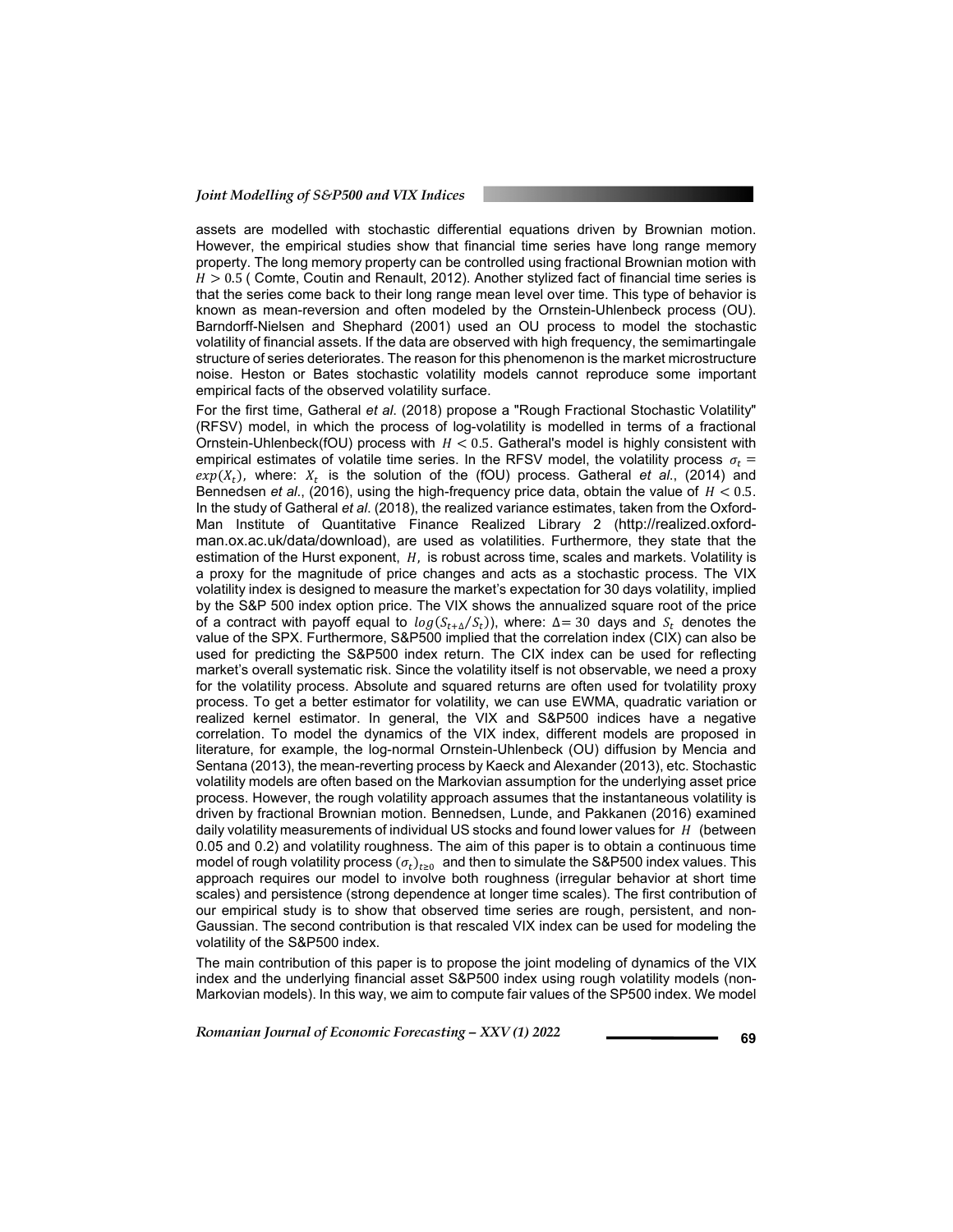the dynamics of the log-volatility process using a Rough Fractional Ornstein-Uhlenbeck Volatility process and we use the (EWMA) model to derive the proxy volatility process of the spot (squared) volatility of a day of the S&P500 index, because this method may capture properties as heteroskedasticity and volatility clustering. The roughness of the realized volatility is assessed by estimating the Hurst parameter,  $H \in (0,1)$ . We contribute to verify the rough behavior of volatility by showing that the statistical estimation of the Hurst index,  $H$ , is lower than 0.5 and also by showing that the volatility is more irregular than a standard Brownian motion.

The paper is organized as follows. In section 2, we review fundamental properties of the Ornstein-Uhlenbeck process and fractional Brownian motion. Section 3 includes some results on generation of volatility of financial assets and realized variance and rough volatility. Section 4 presents the model, applied to real S&P500 and VIX index data. Section 5 includes the conclusions.

# **2. The Fractional Ornstein-Uhlenbeck Process**

#### *2.1. The Ornstein-Uhlenbeck Process*

The Ornstein-Uhlenbeck process (OU), introduced by Uhlenbeck and Ornstein (1930), is a stochastic process which reverts to its long-term mean over time. The process (OU) can be considered as continuous time process similar to the discrete-time AR(1) process and it satisfies the following stochastic differential equation,

$$
dV_t = \kappa(\mu - V_t)dt + \sigma(t, V_t)dW_t
$$

where:  $V_0 = v_0$  is known,  $(W_t)_{t\geq 0}$  is a standart Brownian motion,  $\kappa(\mu - V_t)$  drift and  $\sigma(t, V_t)$  are volatility coefficients, respectively. This equation is known as the Vasicek model, which is given by Vasicek (1977).  $V_0 = v_0$  is known and  $dW_t = \sqrt{dt} Z_t$  with  $Z_t \sim N(0,1)$ . The second term represents the random shocks to process  $V_t$ . The solution of SDE between s and t is given by  $s < t$  (see Bouasabah, M., & Bensouda, C., 2017).

$$
V_t = V_s e^{-\kappa(t-s)} + \mu(1 - e^{-\kappa(t-s)}) + \sigma e^{-\kappa t} \int_0^t e^{-\kappa u} dW_u
$$

 $V_{\rm t}$  is a unique solution of Vasicek model with  $\; V_t\! \sim \!N\!\left(\mu+(V_0-\mu)e^{-\kappa t},\, \frac{\sigma^2}{2}(1-e^{-2\kappa t})\right)$ The Euler discretization schema is given as  $V_t = V_0 e^{-\kappa t} + \mu(1 - e^{-\kappa t}) +$ 

 $\sigma \sqrt{\frac{1-e^{-2\kappa t}}{2\kappa}} Z_i$ where:  $V_0 e^{-\kappa t} + \mu (1 - e^{-\kappa t})$  is the mean,  $Z_i$  is a one-dimensional noise process, and  $\sigma \sqrt{\frac{1-e^{-2\kappa t}}{2\kappa}}$  is the volatility of the noise process.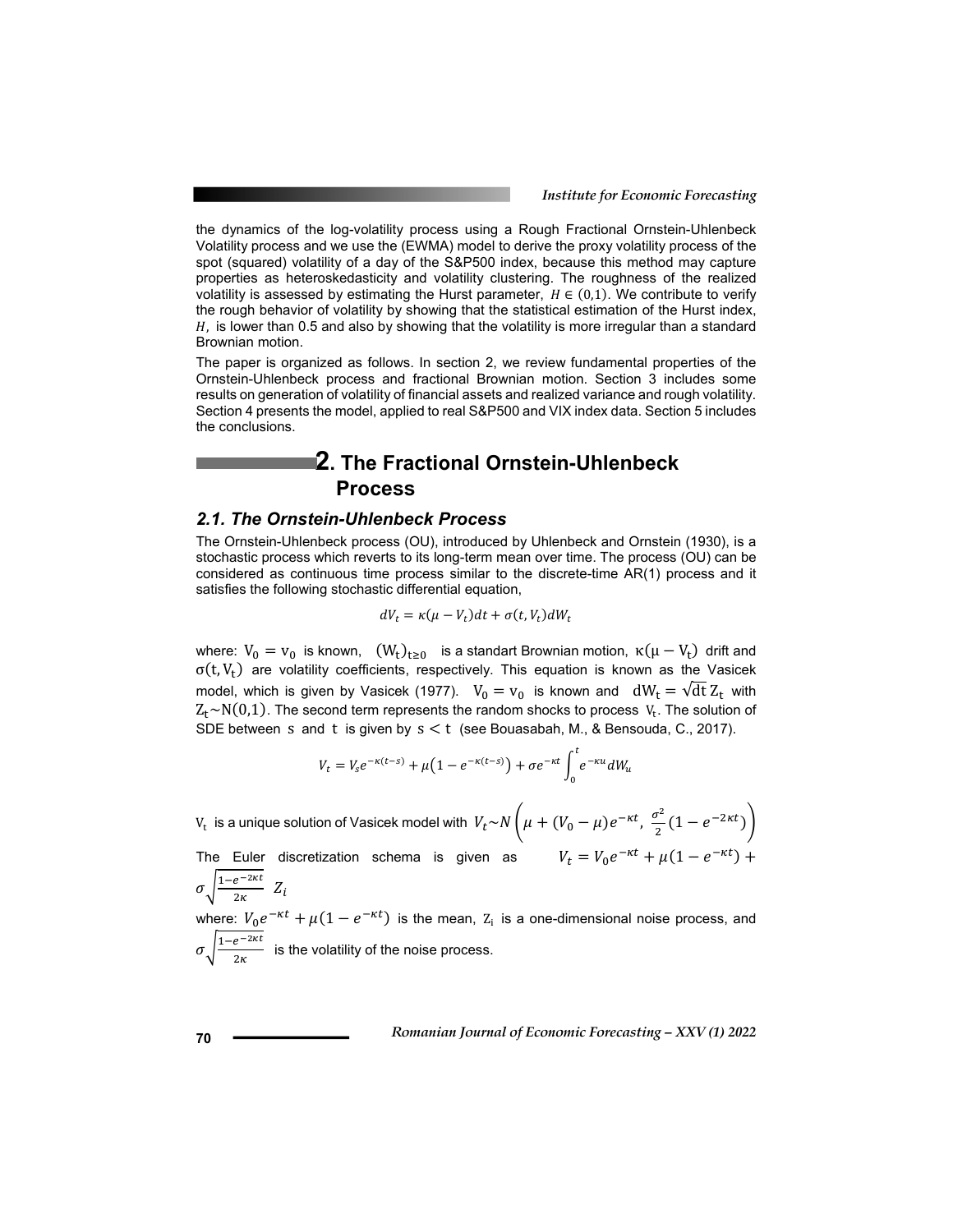*Joint Modelling of S&P500 and VIX Indices* 

#### *2.2. The Fractional Brownian Motion*

Fractional Brownian motion (fBm), which includes the long-range dependence, selfsimilarity, and depends on the Hurst parameter  $H \in (0,1)$ , is a zero-mean and continuous Gaussian process. The covariance function is given as

$$
E(B_H(t), B_H(s)) = \frac{\sigma_H^2}{2} (|t|^{2H} + |s|^{2H} - |t - s|^{2H})
$$

$$
\sigma_H^2 = \frac{1}{\left(\Gamma(H + 1/2)\right)^2} \left[ \int_0^\infty \left( (1 + s)^{H - 1/2} - s^{H - 1/2} \right)^2 ds + 1/2H \right] = \frac{1}{\Gamma(2H + 1)\sin(\pi H)}
$$

For  $s = t$  ,  $E[B_H^2(t)] = t^{2H}$ .  $E\left[\left(B_H(t) - B_H(s)\right)^2\right] = \sigma^2 |t - s|^{2H}$  for  $\forall s, t \in R$ ,  $\sigma > 0$ .

Fractional Brownian motion was firstly described by Mandelbrot and Van Ness (1968) as,

$$
B_H(t) = \frac{1}{\Gamma(H + 1/2)} \left( \int_{-\infty}^0 \left( (t - s)^{H - \frac{1}{2}} - (-s)^{H - \frac{1}{2}} \right) dB(s) + \int_0^t (t - s)^{H - \frac{1}{2}} dB(s) \right)
$$

where :  $\Gamma(z) = \int_0^\infty x^{z-1} e^{-x} dx$  represents the gamma function, B(t) is a standard Brownian motion (for details, see Samorodnitsky and Taqqu, 1994). (fBm) may be seen as a weighted average of Gaussian white noise. Parameter H controls the regularity of the process. When  $H > 1/2$ , the process shows long range dependence and when  $H \neq 1/2$ , fBm is not semimartingale. In this case, Ito calculus is not available for this process. fBm has a self-similar property, so that for a constant  $c > 0$ ,  $B_H(ct) = c^H B_H(t)$ .

A geometric fractional Brownian motion (GFBM) describes following SDE,

$$
dX_t = \mu X_t dt + \sigma X_t dW_t^H
$$

where:  $\mu$  drift and  $\sigma$  volotility parameter are constants.  $W_t^H$  is fractional Brownian motion. The solution of (GFBM) is given by,

$$
X_t = X_0 \exp\left(\mu t - \frac{1}{2}\sigma^2 t^{2H} + \sigma W_t^H\right)
$$

*Parameter Estimation for the (GFBM) Model*. Given the logarithmic returns  $r_i = ln(X_i)$  $ln(X_{i-1})$ ,  $i = 1,2,...,n$ , then the sample mean m and sample variance v is calculated, respectively as,

$$
m = \frac{1}{n} \sum_{i=1}^{n} r_i
$$
 and  $v = \sqrt{\frac{1}{n-1} \sum_{i=1}^{n} (r_i - \mu)^2}$ 

Then, the parameters of (GFBM),  $\mu$  and  $\sigma$ , are estimated. The drift  $\mu$  and volatility  $\sigma$ parameters of (GFBM) model are estimated as follows (Feng, Z., 2018; Ibrahim, S. N. I., Misiran, M., & Laham, M. F., 2021).

$$
\hat{\sigma} = \frac{v}{\sqrt{|\Delta t|^{2H}}} \quad \text{and} \quad \hat{\mu} = \frac{m}{\Delta t} + \frac{\hat{\sigma}^2}{2}
$$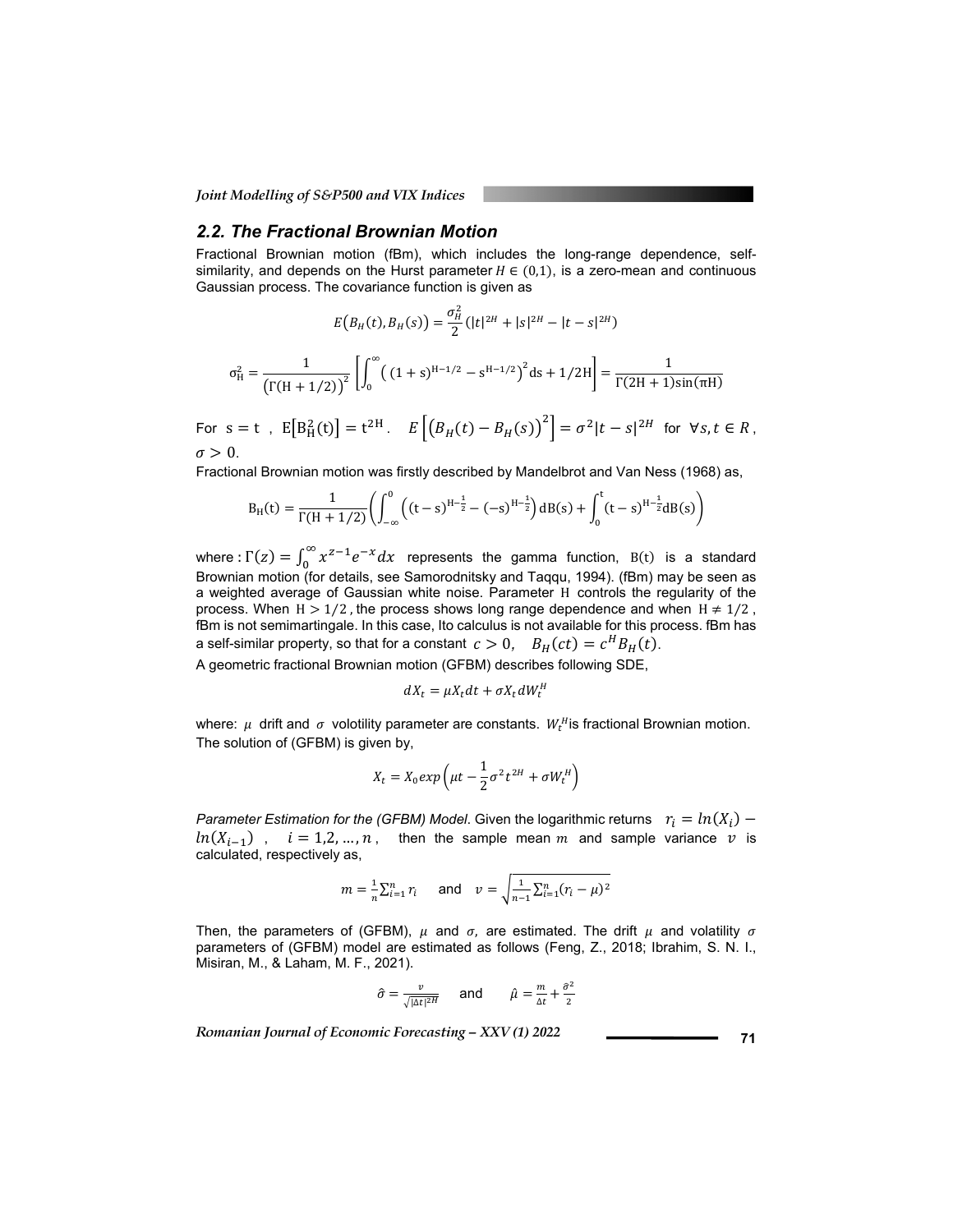fBm is not stationary, however, its increments show a stationary process, thus, generally, inorder to make forecasts its increments are used.

$$
E[|W_t^H - W_s^H|^2] = [|W_{t-s}^H|^2] = |t - s|^{2H}
$$

(fBm) has the following scaling property,

$$
E[|B_{t+\Delta}^H - B_t^H|^q] = K_q \Delta^{Hq}
$$

$$
K_q = \frac{1}{\sqrt{2\pi}} \int_{-\infty}^{\infty} |x|^q e^{-x^2/2} dx
$$

#### *2.3 The Fractional Ornstein–Uhlenbeck Process(fOU)*

The model(fOU) satisfies the following stochastic differential equation (SDE)

$$
dX_t = \kappa(\mu - X_t)dt + \sigma dB_H(t)
$$

The solution of SDE above is given by

$$
X_{i\Delta} = \mu + (X_{(i-1)\Delta} - \mu)e^{-\kappa\Delta} + \sigma \int_{(i-1)\Delta}^{i\Delta} e^{-\kappa(i\Delta - s)} dB_H(s)
$$
  
=  $e^{-\kappa\Delta} X_{(i-1)\Delta} + \mu(1 - e^{-\kappa\Delta}) + \sigma e^{-\kappa\Delta} \int_{(i-1)\Delta}^{i\Delta} e^{\kappa s} dB_H(s)$   
=  $e^{-\kappa\Delta} \left( X_{(i-1)\Delta} + \mu e^{\kappa\Delta} + B_H \left( \frac{\sigma^2}{2\kappa} (e^{2\kappa t} - 1) \right) \right)$ 

To estimate the parameters of the fOU model, we use an estimation method proposed by Xiao *et al.* (2018). Let  $X_{iA}$ ,  $i = 0,1, ...,$  represent the discrete sample observations, then the model parameters are estimated. First, the Hurst exponent  $H$  is estimated as,

$$
\hat{H} = \frac{1}{2} log_2 \left( \frac{\sum_{i=1}^{n-4} |X_{(i+4)\Delta} - 2X_{(i+2)\Delta} + X_{i\Delta}|^2}{\sum_{i=2}^{n-2} |X_{(i+2)\Delta} - 2X_{(i+1)\Delta} + X_{i\Delta}|^2} \right)
$$

Then, using this estimated H parameter, the other parameters of the model are estimated as follows by the method of moments.

$$
\hat{\sigma} = \left(\frac{\sum_{i=1}^{n-2} \left| X_{(i+2)\Delta} - 2X_{(i+1)\Delta} + X_{i\Delta} \right|^2}{n(4 - 2^{2\hat{H}}) \Delta^{2\hat{H}}} \right)^{1/2}
$$

$$
\hat{\mu} = \frac{(X_n - X_0) \sum_{i=0}^n X_i^2 - (\sum_{i=0}^n X_i (X_{i+1} - X_i)) (\sum_{i=0}^n X_i)}{(X_n - X_0) (\sum_{i=0}^n X_i) - n(\sum_{i=0}^n X_i (X_{i+1} - X_i))}
$$

$$
\bf 72
$$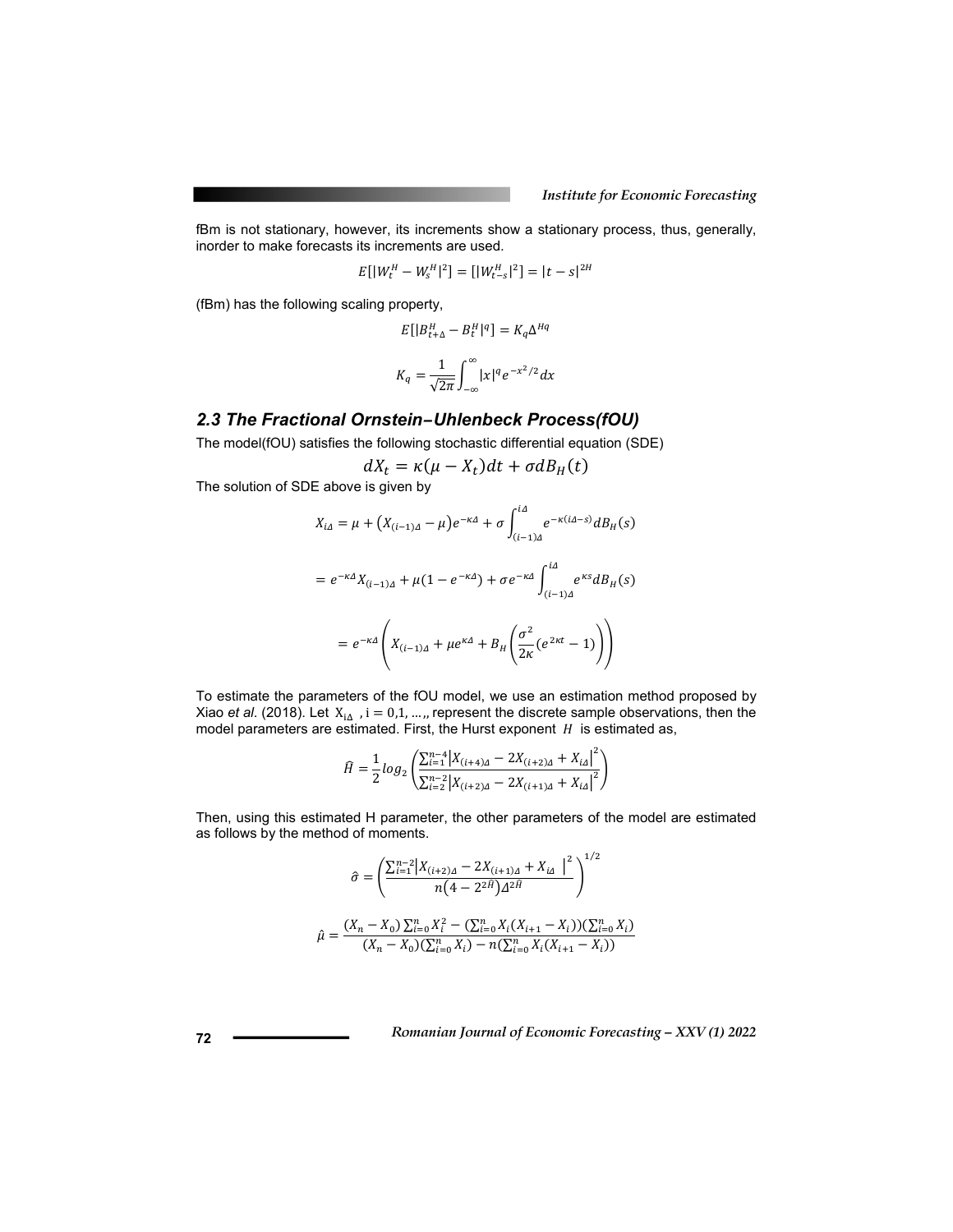*Joint Modelling of S&P500 and VIX Indices* 

$$
\hat{\kappa} = \left(\frac{n\sum_{i=0}^{n} X_{i\Delta}^{2} - (\sum_{i=0}^{n} X_{i\Delta})^{2}}{n^{2} \hat{\sigma}^{2} \hat{H} \Gamma(2\hat{H})}\right)^{-1/(2\hat{H})}
$$

The Hurst exponent  $H \in (0,1)$  characterizes the scaling behavior of the range of cumulative departures of a time series from its mean (Hurst, E., 1951; Mandelbrot and Wallis, 1968).

# **3. Volatility Modelling**

The volatility,  $\sigma$ , is used in finance as a measure of variability (riskiness) in asset prices and it is not directly observable. It has an important role in asset/derivative pricing, risk management, and portfolio analysis. Estimating volatility accurately is valuable for both empirical and theoretical studies in finance. The implied volatility is a good indicator of the "fear" in the market. The volatility is generally estimated in two ways, namely the historical realized volatility and the implied volatility. Realized volatility is calculated based on observed historical prices, while the implied volatility is obtained from the market prices of financial derivatives. In this study, we also use the realized volatility, which is calculated from highfrequency data. Let  $S_t$  be the price of S&P500 index at time t. The process  $S = (S_t)_{t>0}$ ,  $t \in [0, T]$  satisfies the following stochastic differential equation (SDE)

$$
S_t = S_0 + \int_0^t \sigma_s dW_s
$$

The volatility only might be derived from the observable proxies of the realized variance. Let be  $S_t$ , over time grid  $t_0 < t_1 < \cdots < t_n = T$ , using the most recent  $m$  observations on the  $S_{t_i}$ . We consider the price  $S_t$ , on time grids  $t_0 < t_1 < \cdots < t_n = T$ . Using the most recent  $m$  observations on the  $S_{t_i}$  is deduced the annual realized variance as

Annualized Realized Volatility =  $RV_n^{(m)} = 100 \times \left| \frac{252}{m} \sum_{i=0}^{m-1} \left( ln \left( \frac{S_{t_n-t_i}}{S_{t_n-t_i+1}} \right) \right) \right|$  $m-1$  (a)  $\lambda^2$  $i=0$ 

 $RV_n^{(m)}$  is the annualised realized volatility for S&P500 on day t. For  $|t_i-t_{i-1}| \to 0$  ,  $RV_n$ approaches to the quadratic variance, thus the realized variance is used as an unbiased estimator of integrated variance (Guo, I., Loeper, G., Obłój, J., & Wang, S., 2020).

$$
RV_n^{(m)} \to \frac{100^2}{T - t_0} \int_{t_0}^T \sigma_u^2 du
$$

The realized volatility measures the annualized standard deviation in the daily price return of an index over a given period. Realized variance is used as an unbiased estimator of integrated variance,

$$
RV_n^{(m)} \sim IV_t
$$

We need to find a proxy for spot volatility. In general, considered volatility proxies are computed at a daily frequency. Then, we can estimate the integrated variance for a step size  $\Delta > 0$ ,  $n \in N$ ,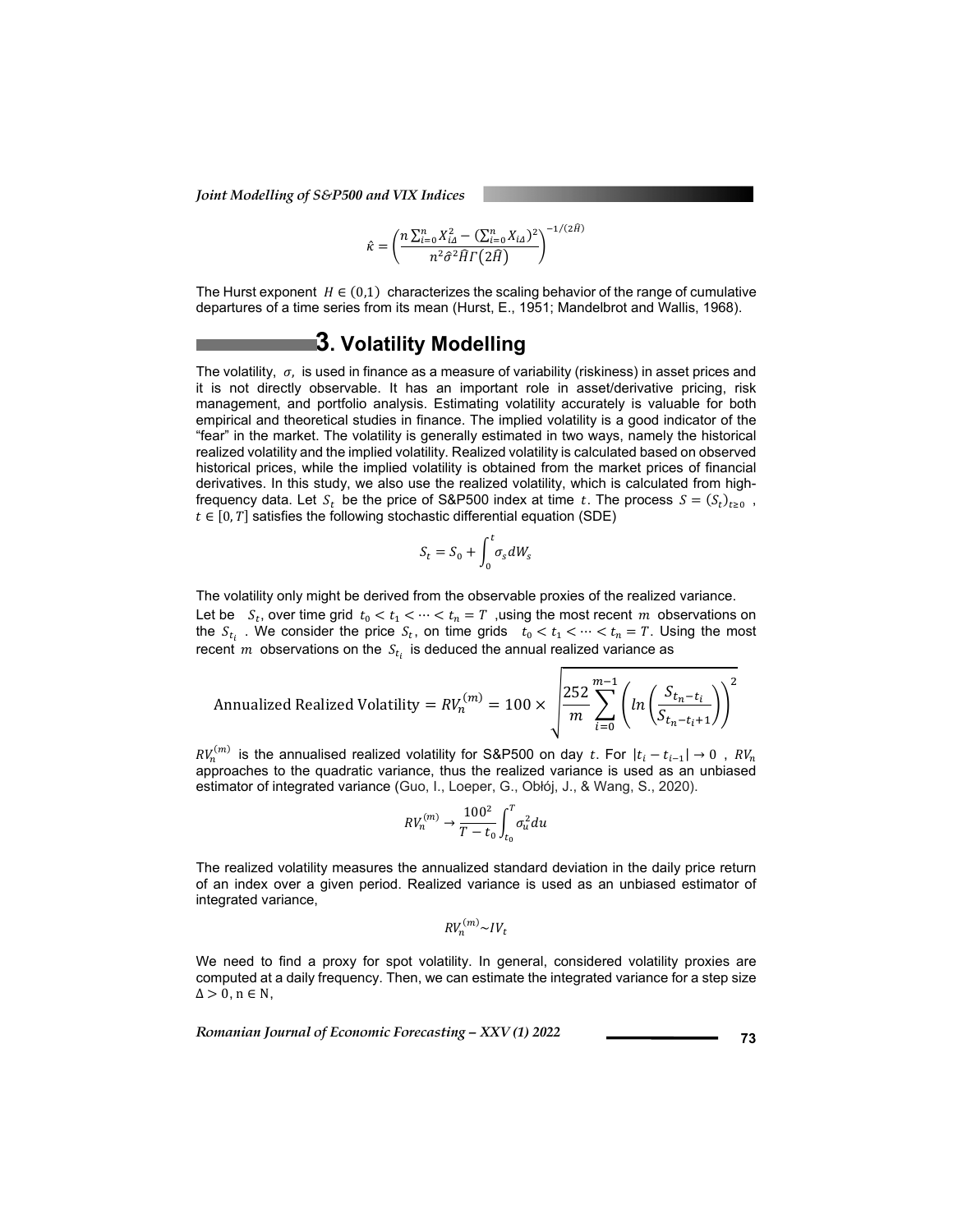*Institute for Economic Forecasting*

$$
IV_t = \int_{t-\Delta}^t \sigma_u^2 du \quad , \quad t = \Delta, 2\Delta, \dots, n\Delta
$$

The value of expected variance,  $E_t\left[\int_t^T \sigma_s^2 ds\right]$  can be computed from the price of options with an expiry  $\,T.$  We obtain a proxy for spot volatility as  $\,\widehat{\sigma}_t^2=\frac{1}{\Delta}\widehat{IV}_t+\epsilon_t\,$  , where  $\,\epsilon_t\,$  are i.i.d centered random variables. The VIX is used as an implied volatility estimate proxy.

$$
VIX_t = \sqrt{\frac{1}{\Delta}E_t \left[ \int_t^{t+\Delta} \sigma_s^2 ds \right]}
$$

Another parametrization is

$$
VIX_t = \sqrt{price_t^{mkt} \left( -\frac{2}{\Delta} ln\left(\frac{S_{t+\Delta}}{S_t}\right) \right)}
$$

where:  $\Delta$  = 30 days and  $price_t^{mkt}$  is the market price at the time t. We need to derive a proxy for the volatility process from index prices, since we cannot directly observe the volatility. The volatility proxies can be computed in different ways. Let  $H_t$  is the highest price,  $L_t$  is the lowest price,  $O_t$  is the opening price and  $C_t$  is the closing price of day t. The proxies of daily volatility, based on the highest and lowest, opening and closing prices of the day are:

Parkinson (1980) volatility: 
$$
\sigma_n = \sqrt{\frac{1}{4\ln 2} \frac{252}{n} \sum_{k=1}^n \left( \ln \frac{H_k}{L_k} \right)^2}
$$
 German-Klass Volatility: 
$$
\sigma_{GK} = \sqrt{\frac{252}{n} \sum_{t=1}^n \left[ \frac{1}{2} \left( \ln \frac{H_t}{L_t} \right)^2 - (2\ln 2 - 1) \left( \ln \frac{C_t}{C_t} \right)^2 \right]}
$$

#### *Exponentially-weighted Moving Average (EWMA)*

Current volatility estimate  $\sigma_t$  uses m most recent observed returns  $r_{t-m+1},...,r_t$ . The decay factor  $\lambda$  is a known parameter.

$$
\sigma_t^2 = \frac{1-\lambda}{1-\lambda^m}\sum_{i=0}^m \lambda^{m-i} r_{t-m+i}^2
$$

Annualized volatility:  $\sigma_t = \sqrt{\frac{252(1-\lambda)}{1-\lambda^m}}\Sigma^m_{t=0}\lambda^{m-i}r^2_{t-m+i}$ 

The above methods are based on daily prices. Besides, all of these methods have similar results.

#### *3.1 Rough Volatility Models*

*Measure of Roughness of the Log-volatility*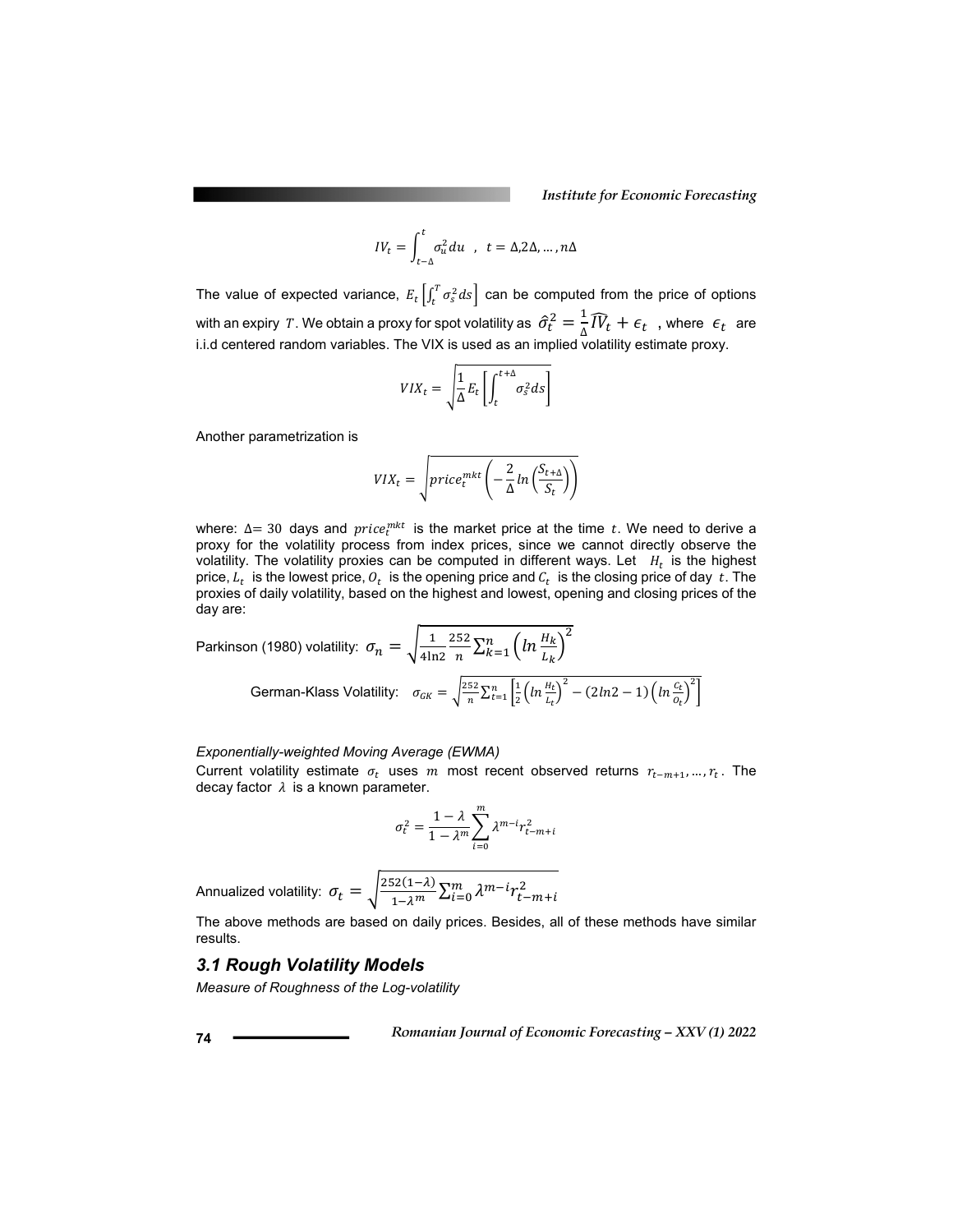In this section, we consider the scaling of the moments of the increments of the log-volatility. Gatheral (2018) propose fitting the empirical absolute moment of order  $q$ , for different  $q$ values, as

$$
log\left[\frac{1}{n}\sum_{k=1}^{n}|log(\sigma_{t+\Delta})-log(\sigma_{t})|^{q}\right] \approx qHlog(\Delta) + \eta_{q}
$$

Then, the empirical estimates of  $H$  are determined as  $1/q$  times the slope  $(qH)$  of the above linear regression. The rough volatility models have the paths with fBM with  $H \in$  $(0, 1/2)$ , which are rougher than trajectories of a standart Brownian motion. For very long mean reversion time  $\kappa \ll 1/T$  and  $H \in (0, 1/2)$  log-volatility process  $\sigma_t$  follows locally as an FBM process (Gatheral *et al*., 2018, and Bennedsen *et al*., 2016). Roughness of volatility is closely related to the Hurst parameter,  $H$ . As  $H$  approaches to 0, the paths become more irregular. An fBm satisfies the relationship  $H = \alpha + 1/2$ , which means that  $H < 1/2$ implies roughness. Bennedsen *et al*. (2016) propose the following relationship,

$$
1 - Corr(\log \sigma_t, \log \sigma_{t+1}) \sim c |\Delta|^{2\alpha+1} \ , \qquad |\Delta| \to 0
$$

where: c is a constant,  $\rho$  is the autocorrelation function of log volatility,  $|\Delta|$  is the lag time,  $\alpha \in \left(-\frac{1}{2}, \infty\right)$  and  $\alpha$  is called the roughness index of volatility. We estimate the volatility of the S&P over days. We study the scaling measure as follows,

$$
m(\Delta, q) = E[|log(\sigma_{t+\Delta}) - log(\sigma_t)|^q]
$$

For various ∆ and q, the smallest ∆ is one day.

$$
m(\Delta, q) \sim c|A|^{2\alpha+1}, \qquad |A| \to 0
$$
  

$$
logm(\Delta, q) = b + alog|A| + \epsilon_{\Delta}
$$

where:  $\Delta = 5,10,15,20,25,30,35,40,45,50$ ,  $q = 2$ . The relationship  $a = 2a + 1$ allows us to estimate  $\alpha$  using  $\hat{\alpha} = \frac{\hat{a}-1}{2}$ .

#### *3.2 The Fractional Ornstein-Uhlenbeck Volatility Model(fOUVM)*

The log-realized volatility behaves similarly to fBm with  $H < 1/2$ . But,  $\sigma_t = \sigma_0 exp(vB_t^H)$ model, so the expected volatility  $\ E(\sigma_t)=\sigma_0 exp\left(\frac{v^2t^{2H}}{2}\right)$  is not stationary, because  $\ B^H_t=$  $N(0, t^{2H})$ .  $\sigma_0$  is the average realized volatility and using a fractional Ornstein-Uhlenbeck

$$
dlog(\sigma_t) = \kappa \big( \mu - log(\sigma_t) \big) dt + \vartheta dB_t^H \quad , \quad t \in [0, T]
$$

where:  $\mu \in R$ ,  $\vartheta > 0$ . The solution of the fOU proces is given by,

$$
log(\sigma_t) = \mu + \vartheta \int_{-\infty}^t e^{-\kappa(t-s)} dB_s^H
$$

If  $\kappa \ll 1/T$ , then log-volatility process behaves locally as fBm. The variance forecast formula is,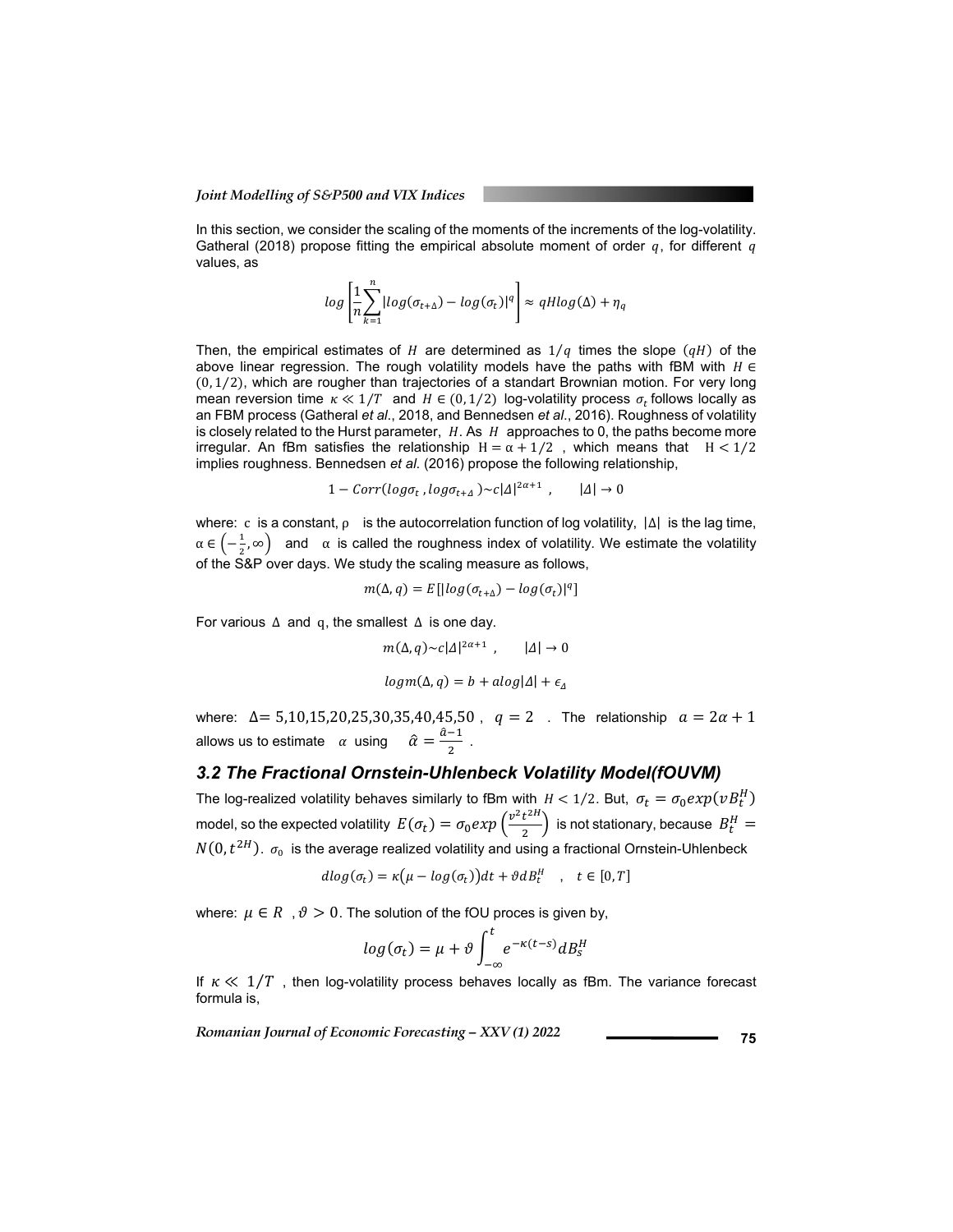*Institute for Economic Forecasting*

$$
(log \sigma_{t+\Delta}^2|\mathcal{F}_t) = \frac{cos(\pi H)}{\pi} \Delta^{H+1/2} \int_{-\infty}^t \frac{log \sigma_s^2}{(t-s+\Delta)(t-s)^{H+1/2}} ds
$$

*3.2.1 The Rough Fractional Stochatic Volatility (RFSV) Model* 

$$
\frac{dS_t}{S_t} = \mu_t dt + \sigma_t dW_t
$$

$$
\sigma_t = exp(X_t) \quad \text{and} \quad dX_t = \kappa(\mu - X_t)dt + \nu dB_t^H
$$

where:  $\kappa$  is the parameter of mean-reversion of the instantaneous volatility. The discritezation of (fOU) on grid time  $t_1, t_2, ..., t_n$  on  $[0, T]$  is given as

$$
X(t_{i+1}) = X(t_i) + \kappa (\mu - X(t_i))(t_i - t_{i-1}) + \nu (W^H(t_i) - W^H(t_{i-1}))
$$

### *3.3 The Rough Bergomi Model*

The rough Bergomi (rBergomi) model is introduced by Bayer, C., Friz, P., and Gatheral, J. (2016) as follows

$$
\frac{dS_t}{S_t} = \sqrt{V_t} \left( \rho dW_r + \sqrt{1 - \rho^2} dB_r \right)
$$

$$
V_t = \xi(t) exp \left( \eta W_t^H - \frac{1}{2} \eta^2 t^{2H} \right)
$$

where:  $v \approx 1.7$ ,  $C_H = \sqrt{\frac{2H\Gamma(3/2-H)}{\Gamma(H+1/2)\Gamma(2-2H)}}$ , and  $\eta$  is instantaneous volatility of the instantaneous variance (vol-of-vol) :  $\eta = 2\nu \frac{c_H}{\sqrt{2H}} = 2\nu \sqrt{\frac{\Gamma(3/2-H)}{\Gamma(H+1/2)\Gamma(2-2H)}}$ Approximately  $\eta \approx 2.5$ , Riemann-Liouville fBm:  $W^H(t) = \int_0^t K^H(t-s) dZ_s$ ,  $0 \le s \le t$  $K^H(t-s) = \sqrt{2H}(t-s)^{H-1/2}$ ,  $\xi_0(t) = (0.234)^2 \sqrt{1+t}$  and  $t \to \xi_0(t)$  forward variance curve, known at time 0.

*The Hybrid Scheme* (Bayer, C., Ben Hammouda, C., and Tempone, R., 2020).

$$
\widetilde{W}_{\frac{i}{N}}^{H} = \sqrt{2H} \left( W_i^2 + \sum_{k=2}^{i} \left( \frac{b_k}{N} \right)^{H-1/2} \left( W_{\frac{i-(k-1)}{N}} - W_{\frac{i-1}{N}} \right) \right)
$$

where: N is number of steps and  $W_i^2$  is a Gaussian variable.

$$
b_k = \left(\frac{k^{H+1/2} - (k-1)^{H+1/2}}{H+1/2}\right)^{1/(H-1/2)}
$$

where:  $V_t$  is the instantaneous variance process,  $\eta \in (0,1)$  is a parameter,  $H \in (0,1/2)$ ,  $\xi(t)$  is the forward variance curve,  $W_t^H$  is a Riemann-Liouville fBm.  $B_r$ ,  $W_r$  are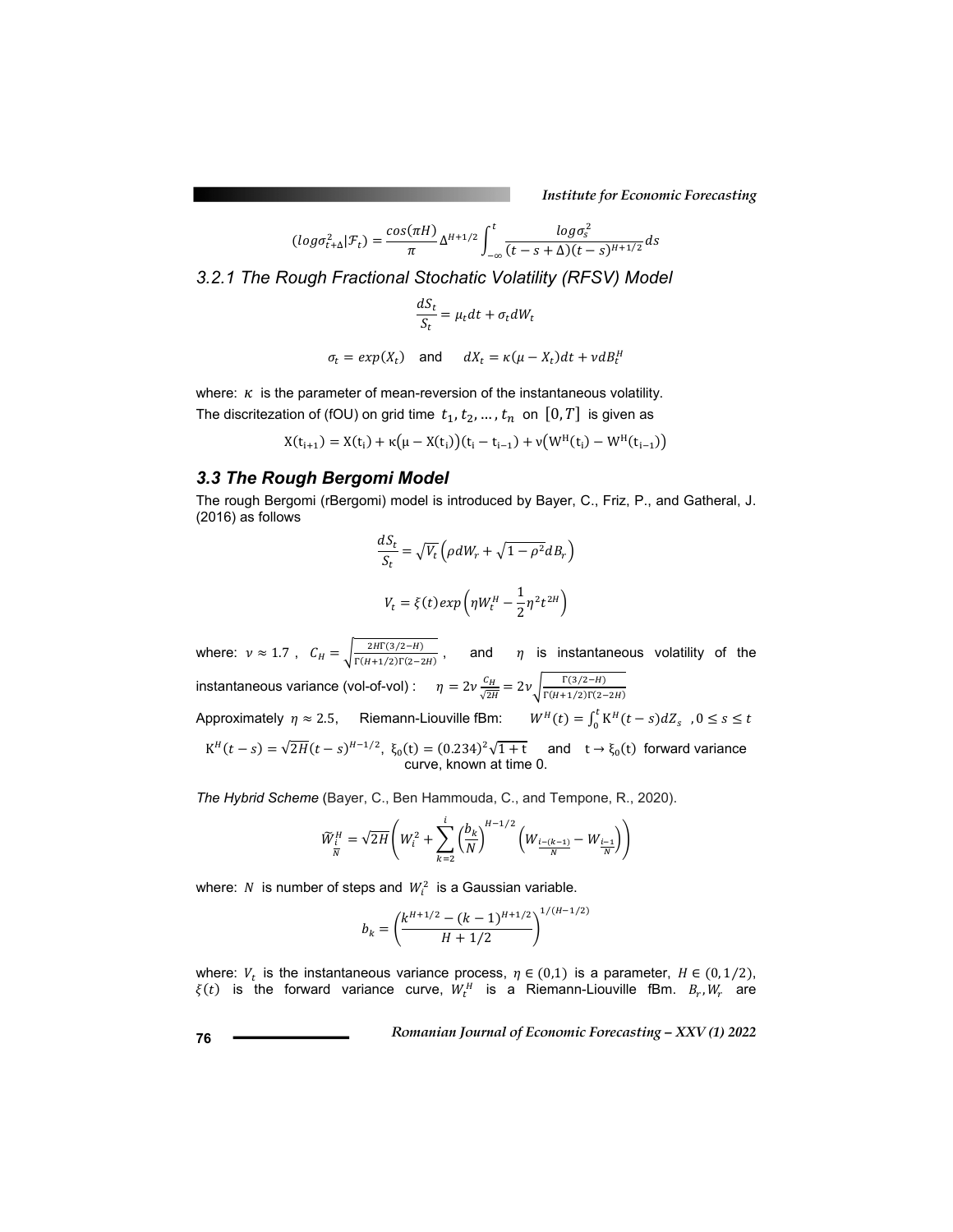independependent Brownian motions. A generalized volatility process  $\sigma_t$  is proposed by Merino, R., Pospíšil, J., Sobotka, T., Sottinen, T., and Vives, J. (2021) as follows

$$
\sigma_t = \sigma_0 exp\left(\eta B_t^H - \frac{1}{2}\alpha \eta^2 r(t)\right), t \ge 0
$$

where:  $\sigma_0 > 0$ ,  $\alpha \in [0,1]$  and  $H < 1/2$ .  $\eta$  is the volatility of the volatility and calculated as

$$
Y_{\Delta} = \frac{1}{(n - \Delta + 1)} \sum_{i = \Delta}^{n} [log(\hat{\sigma}_i) - log(\hat{\sigma}_{i - \Delta})]^2
$$

Finally, the following estimator is found (for details see, Garcin, M., and Grasselli, M., 2020).

$$
\hat{\eta}_{\Delta} = \sqrt{2\left(\sqrt{1+4\hat{Y}_{\Delta}}-1\right)}
$$

For,  $\alpha = 0$ , the RFSV model and  $\alpha = 1$ , we obtain the rough Bergomi model. For every  $\varepsilon > 0$ ,

$$
r(t) = 2H \int_0^t (t - s + \varepsilon) ds = (t + \varepsilon)^{2H} - \varepsilon^{2H}
$$

If  $\varepsilon = 0$  then  $r(t) = t^{2H}$  (the variance of the standard fBm)

### *3.3.1 Simulation of the Rough Bergomi Model*

Jacquier *et al.* (2018) propose a simulation approach as follows. Let  $t = t_i = i\Delta$ ,  $0 =$ 0,1,2, … n represent the time grid.

1) Simulating the Volterra process  $W^H = (W^H(t))_{t \geq 0}$ ,  $W^H(t) = \int_0^t (t-s)^{H-0.5} dZ_s$ , 2) Simulating the variance process  $V_t = \xi_0(t)\mathcal{E}(2\nu C_H \int_0^t (t-s)^{H-0.5} dZ_s)$ ,  $\nu \approx 1.2287$ 

$$
C_H = \sqrt{\frac{2H\Gamma(3/2-H)}{\Gamma(H+1/2)\Gamma(2-2H)}} \qquad \text{and Doléans-Dade exponential } \mathcal{E}(Y_t) = \exp\left(Y_t - \frac{1}{2}E(Y_t^2)\right)
$$

3) Set the paths of Brownian motion Z driven by X as follows,

$$
Z_{t_i} = Z_{t_{i-1}} + n^{H-0.5} \big( W^H(t_i) - W^H(t_{i-1}) \big) \text{ and } \bar{Z}_{i-1} = n^{H-0.5} \big( W^H(t_i) - W^H(t_{i-1}) \big)
$$

Let  $Z_i^1 \sim N(0, 1/n)$  and  $W^H(t_i) - W^H(t_{i-1}) = \rho \bar{Z}_{i-1} + \sqrt{1 - \rho^2} Z_i^1$ 4) Simulating the S&P500 index price  $S(t_i) = exp(X(t_i))$ 

$$
X(t_{i+1}) = X(t_i) - \frac{1}{2}V(t_i)\Delta t_i + \sqrt{V(t_i)}\left(W^H(t_i) - W^H(t_{i-1})\right)
$$

$$
\Delta t_i = t_i - t_{i-1}
$$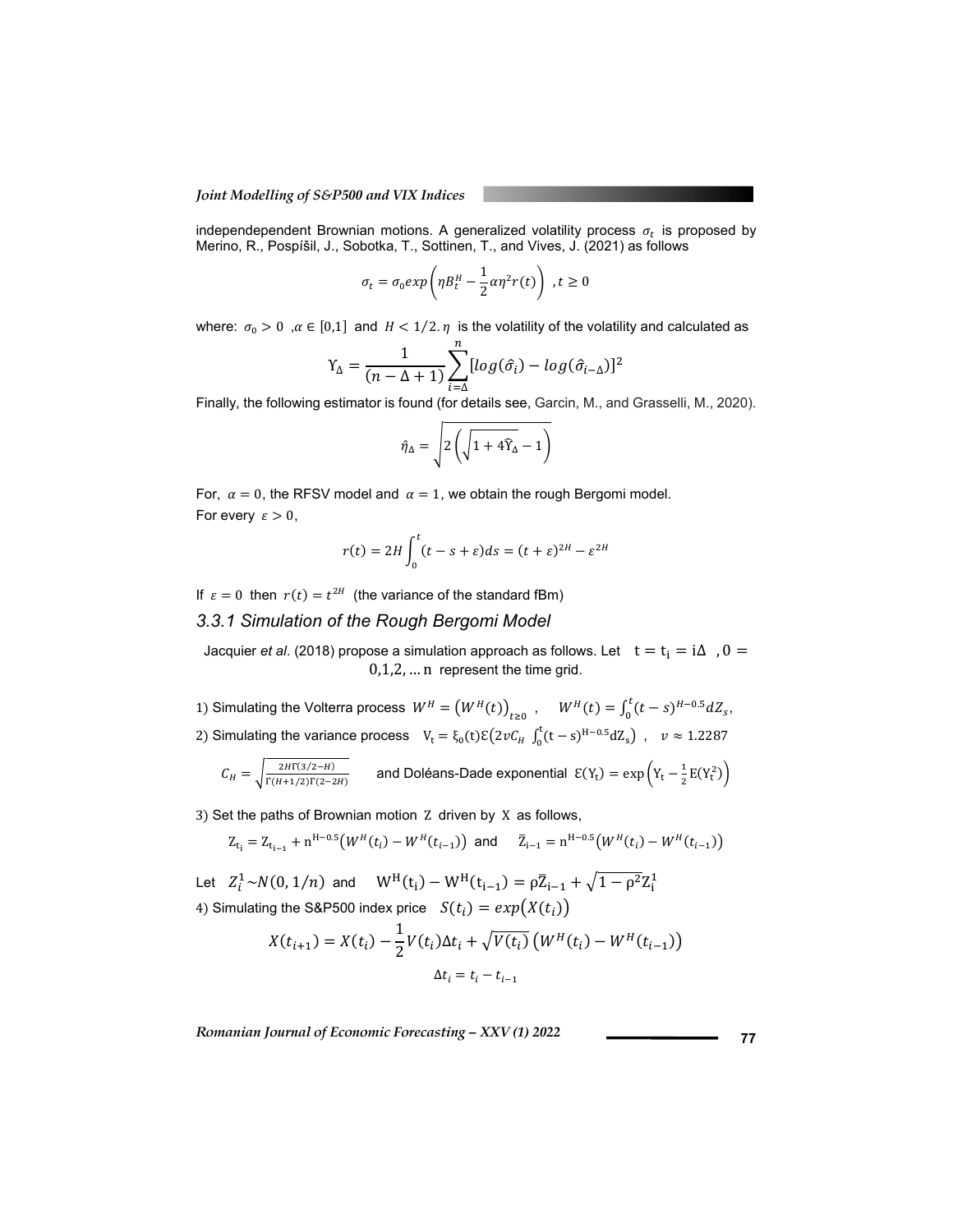*Institute for Economic Forecasting*

# **4. Application**

Our data set consists of closing prices of the S&P500 and the VIX Indices, daily from 01.01.2015 to 01.01.2020, retrieved from Yahoo Finance. In this section, we use daily price data of S&P 500 and VIX indices. We apply our models to VIX index daily data spot volatility and the implied volatility of S&P500. The data are obtained from CBOE from 01.01.2015 to 01.01.2020. (http://www.cboe.com/products/vix-index-volatility/vix-options). In this study, we take  $\Delta = 1/252$  and T = 4 years. There is a total of 1256 observed data. For the S&P500 index, we use proxy daily spot variances by daily realized variance estimates from the Oxford-Man Institute of Quantitative Finance Realized Library, (https://realized.oxfordman.ox.ac.uk/data/download). The VIX is a volatility index on the Chicago Board of Exchange (CBOE) and is the measure of the market's expectation of the 30-day volatility implied by the S&P 500 (CBOE, 2009). The VIX is a weighted average of implied volatilities of options on the S&P 500 Index with various strikes and maturities. We compare the VIX index with historical volatility. The observed data are used to estimate realized volatility. The roughness of the realized volatility is assessed by estimating the Hurst parameter.

Figure 1 compares the VIX and the S&P500 indices over the all-observation interval. A spike in the VIX is accompanied by a simultaneous negative reaction in SPX index prices. Between VIX and SPX indices, a negative correlation exists. When the S&P500 index suffer sharp declines, the VIX volatility index tends to rise.

The VIX index measures the expected volatility of the S&P500 Index (SPX) over the next 30 days. The VIX it goes higher the higher trader's expectations are for the short term market volatility.



**Figure 1. S&P 500 and VIX Levels**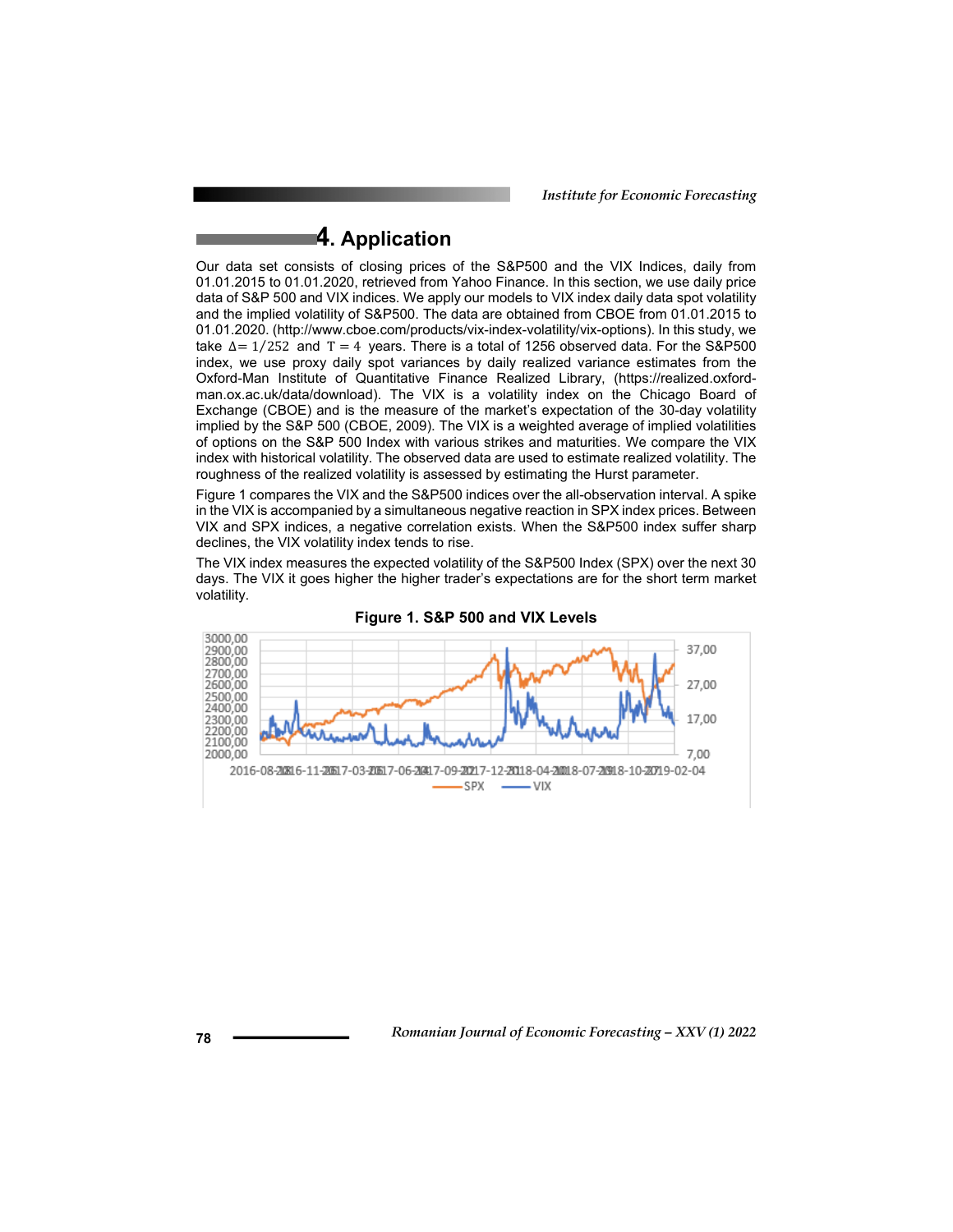

We analysed the daily log returns of the VIX and S&P 500 indices. Figure 2 shows two indices representing the volatility clusters in their log-returns. In other words, the large movements tend to be followed by large movements and vice versa.

**Figure 3. The VIX and the Realized Volatility of the S&P 500 One-month Ahead** 



The realized (historical) volatility can be expressed as a measure of the past changes in stock prices. Implied volatility denotes the expected future rate of change of index prices. In Figure 3, when comparing the implied volatility (measured by the VIX) with the realized volatility of the S&P 500 index, the VIX generally appears higher than the realized variance. This difference between two variables may be considered as a risk premium. Thus, the VIX index can be used as a proxy for the realized volatility. Furthermore, it may give early signals about future changes in the S&P500 index.

RiskMetrics suggests to use the decay factor  $\lambda$  of 0.94 and 0.97 for daily and monthly data, respectively. To calculate the historical spot volatility, we use the Exponential Weighted Moving Average (EWMA) with smoothing parameter  $\lambda = 0.94$  and r is the return of SPX.

$$
\sigma_{EWMA}(t+1) = \sqrt{\lambda \sigma_{EWMA}^2(t) + (1-\lambda) \cdot r^2(t)}
$$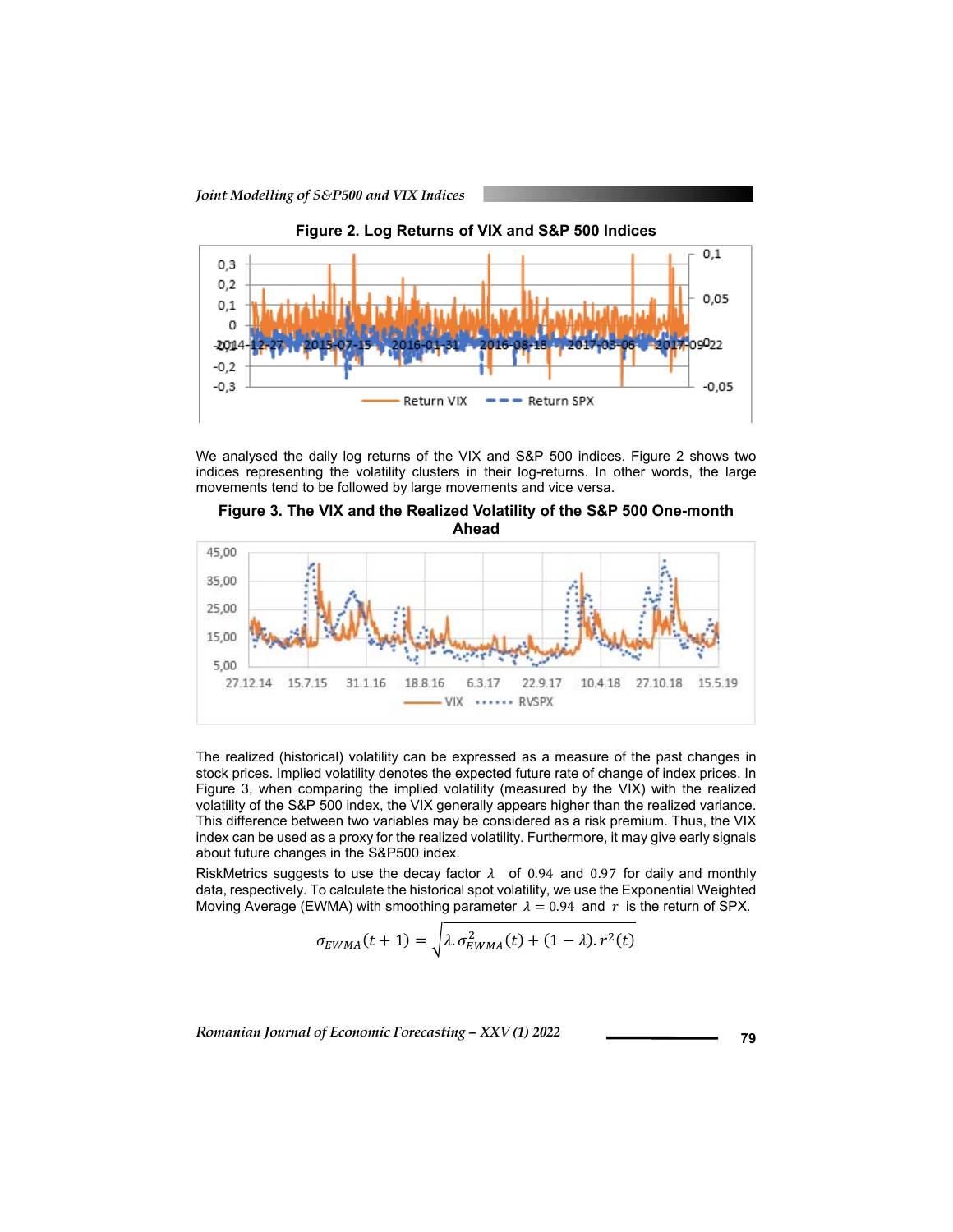

The EWMA method is easy to calculate and gives us a low RMSE. The VIX levels and S&P500 realized volatility levels, calculated using closing price levels, are given for each trading day.





Here, the volatility proxies used are the precomputed 5-minute realized variance estimates by the Oxford-Man Institute of Quantitative Finance. Figure 5 shows the estimates of the volatility process smoothness of SPX. The volatility process is not directly observable from the market. So, an exact computation of  $m(q, \Delta)$ ) is not possible in practice. We must derive therefore proxy spot volatility values by using appropriate methods.

Figure 6 shows that the volatility of S&P 500, generated by the Fractional Rough Ornstein-Uhlenbeck Volatility Model (FROUSV) shows very similar behavior to one day ahead VIX Index level. The (FROUSV) model is consistent with the mean reversion property of volatility. There is a significant degree of variation.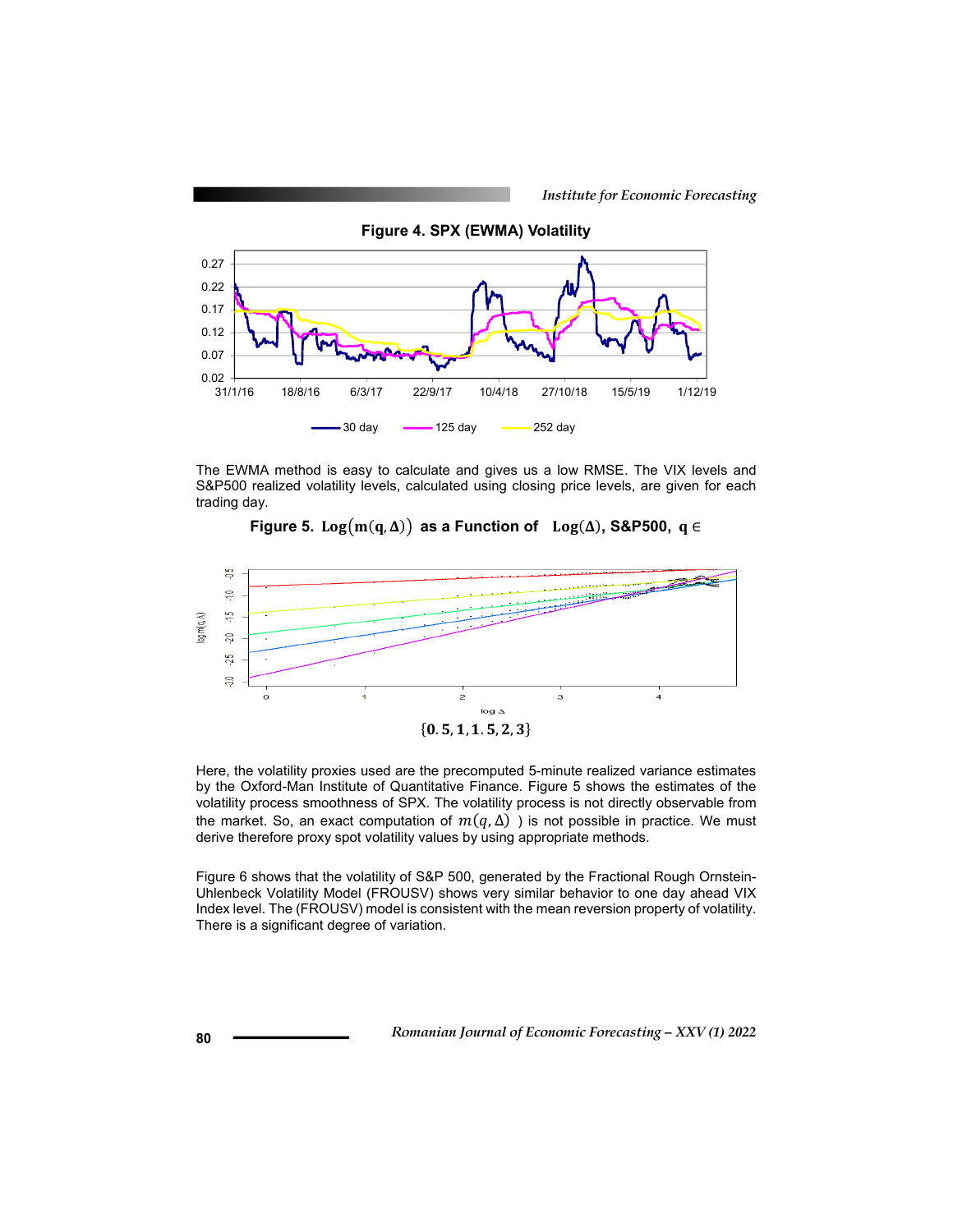

**Figure 6. VIX and the Estimated Volatility from Model for SPX** 



| Index      | Mean    | Std.dev | Kurt. | Skew. | Min     | Max       | В<br>J. |
|------------|---------|---------|-------|-------|---------|-----------|---------|
| S&P500     | 2465.22 | 364.42  | -1    | 0.2   | 1829.08 | 3329.62   | 92.65   |
| <b>VIX</b> | 15.06   | 4.23    | 3.49  | .55   | 9.14    | 74<br>40. | 987.95  |

Table 1 summarizes the moments of S&P500 and VIX indices. It shows that the VIX index is much more volatile than the S&P500 index. In addition, The S&P500 index has positive skewness and weak kurtosis. The VIX returns have positive skewness and strong kurtosis (>3). The Jarque Bera statistics show that both of them do not satisfy the normality assumption. The calibration of parameters of (FROUSV) model process to  $X_t = \log(VIX_t)$ observation data is given in Table 2.

For the VIX index, instantaneous volatility values can be derived based on the (FROUSV) model, given by

> $V_{t+1} = V_t (1 + 0.0154(2.6834 - V_t)(0.004) + (0.001)(0.06186)(0.004)^{0.42} Z_1$  $+(0.05433)(0.004)^{2.(0.42)}Z_2$

|                |        |           |       | Ĥ     |        |        |         |
|----------------|--------|-----------|-------|-------|--------|--------|---------|
| <b>SPX(RV)</b> | 0.0077 | 9.25      | 1.325 | 0,23  |        |        | -0.27   |
| Log(VIX)       | 0.0154 | 2.68      | 0.062 | 10.33 | 0.001  | 0.0543 | $-0.17$ |
| Log(SPX)       | 0.1988 | 8.26      | 0.134 | 0.23  | 10.001 | 0.0137 | $-0.27$ |
| EWMA(SPX)      | 0.0188 | $-0.0005$ | 0.067 | 0.54  | 0.001  |        | 0.043   |

**Tabel 2. Model Parameter Estimates** 

The estimated Hurst parameter  $H = 0.33$  of the realized volatility process is in the rough volatility range,  $0 < H < 0.5$ . Therefore, we can model the VIX index using a rough volatility model. Furthermore, the value of  $\hat{\kappa}$  is higher than1/T value. This result represents the roughness of the VIX index.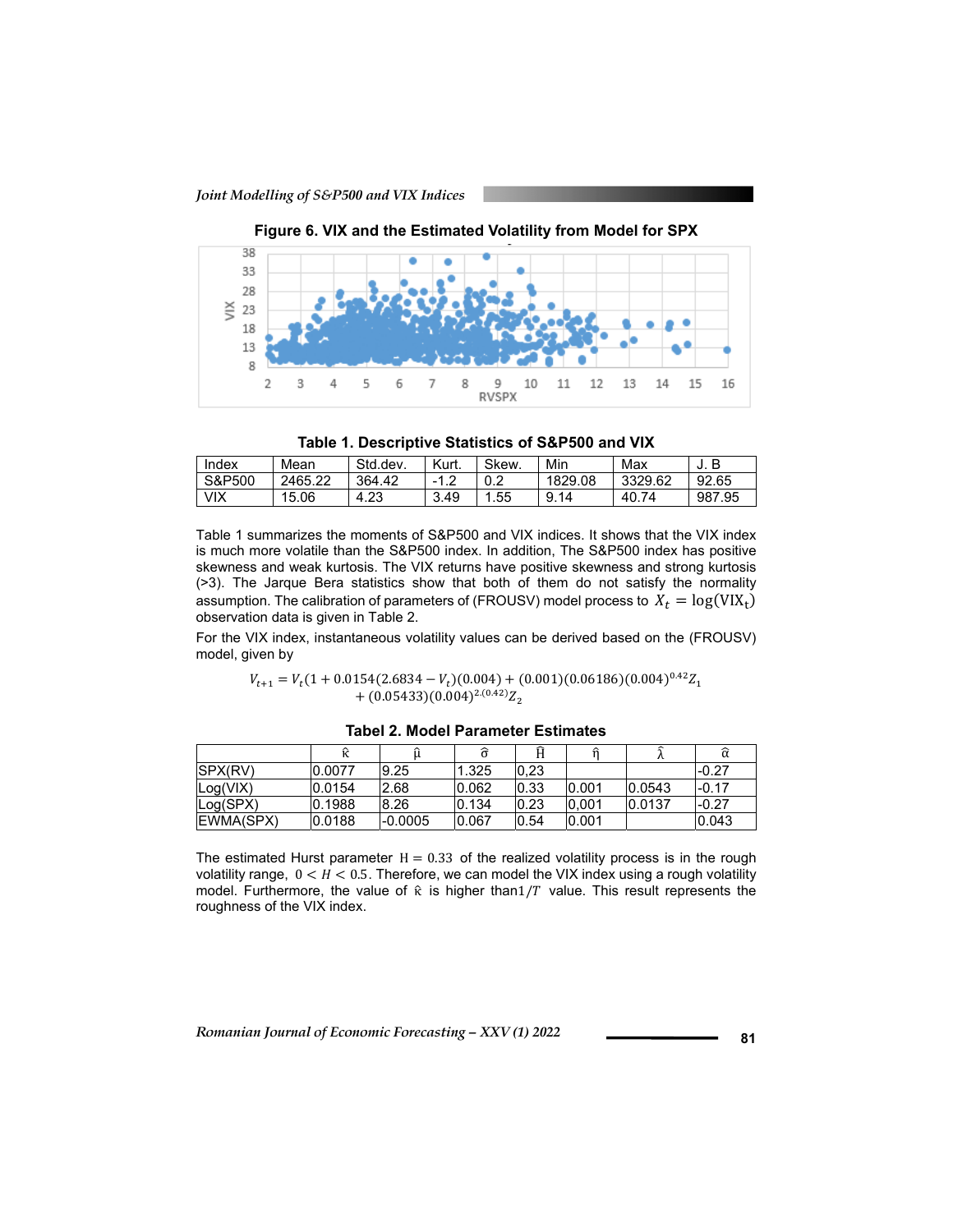

**Figure 7. Real VIX and VIX Estimates Based on the Model (MAPE=0.1094)**

**Figure 8. Real and Estimated Values from Model, for S&P500 Index Prices (MAPE=0.1094)**



S&P500 index prices can be simulated using the following stochastic equation

 $S_{t+1} = S_t (1 + 0.1988(8.2616 - S_t)(0.004) + (0.001)(0.1338)(0.004)^{0.181} Z_1$  $+(0.01368)(0.004)^{2.(0.181)}Z_2$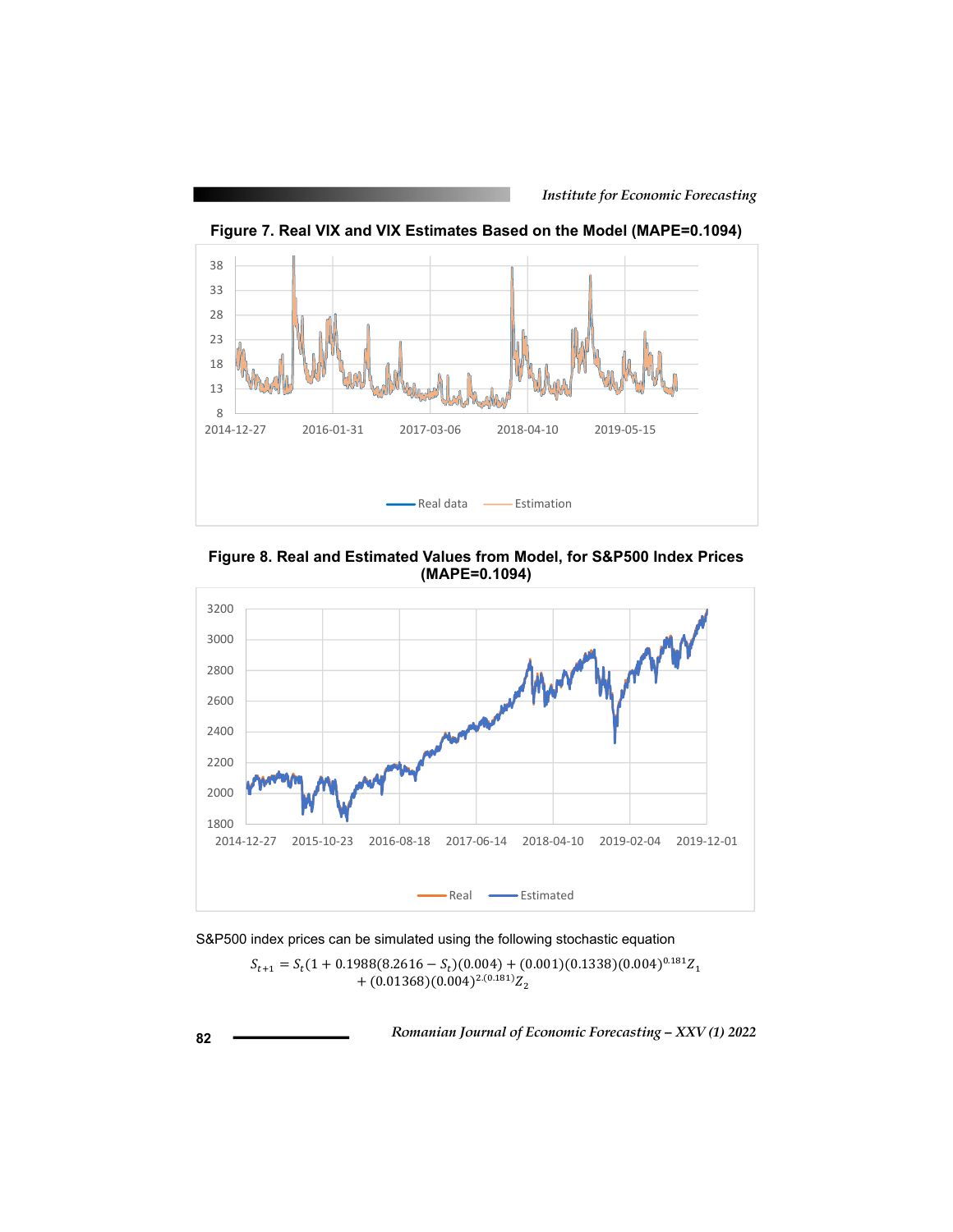In Figure 8, it is observed that the simulated and actual graphs of the S&P500 index prices look very much alike.

### **5. Conclusions**

In this paper, we investigate the joint modelling of S&P500 and VIX indices using the rough Bergomi volatility approach. The log-volatility is modelled using a Rough Fractional Ornstein-Uhlenbeck process (RFOU). The proxy volatility process for the SPX index is calculated using the Exponential Weighted Moving Average (EWMA) method. The daily realized variance estimates, which are proxies for daily spot (squared) volatilities of S&P500, and the daily VIX index data are calibrated in our model. The VIX index contains some predictive information about future SPX volatility. We found that by using a monofractal scaling relationship the log-volatility might be modelled with a rough fractional Ornstein-Uhlenbeck process and the Hurst exponent H is below 0.5 for daily time scale. Furthermore, the rough volatility models may capture the dynamics of historical and implied volatilities. The variance process is not a Markov process nor semimartingale, the scaled VIX index can be used as a proxy for the implied volatility process. The realized variance process imitates the fBm behavior very well. The VIX index can capture the future volatility of the SPX, and hence it can be used to predict the future movements of the S&P500. The VIX volatility index is a proxy for implied volatility.

Finally, we derive the rough implied volatility process and make new predictions for the S&P500 price dynamics based on a Rough Fractional Ornstein-Uhlenbeck model with rough volatility. The stochastic volatility process can also be modelled as a Volterra process (*i.e*., a moving average of a standard Brownian motion). In the rough volatility framework, using the form of the integration kernel in the moving average is very important.

### **References**

- Barndorff-Nielsen, O.E., and Shephard, N., 2001. Modelling by Lévy Processes for Financial Econometrics. In: E. Ole, T.M. Barndorff-Nielsen and I.R. Sidney, Eds., *Lévy Processes: Theory and Applications*. Boston: Birkhauser, pp.283- 318.
- Bayer, C., Friz, F., and Gathera, J., 2016. Pricing under rough volatility. *Quantitative, Finance,* 16(6), pp.887–904.
- Bayer, C., Ben Hammouda, C., and Tempone, R., 2020. Hierarchical adaptive sparse grids and quasi-Monte Carlo for option pricing under the rough Bergomi model. *Quantitative Finance*, *20*(9), pp.1457-1473.
- Bennedsen, N., Lunde, A. and Pakkanen, M.S., 2016. Decoupling the short- and long-term behavior of stochastic volatility.arXiv:1610.00332.
- Bouasabah, M., and Bensouda, C., 2017. Two stochastic models for EURO/MAD exchange rate, measure of their forecast accuracy and producing prediction intervals for futures exchange rate values. *International Journal of Innovation and Applied Studies*, 19(4), pp.789-799.
- Comte, D., Coutin, F.and Renault, E., 2012. Affine fractional stochastic volatility models. *Annals of Finance*, 8(2-3), pp.337-378.
- Feng, Z., 2018. Stock-Price Modeling by the Geometric Fractional Brownian Motion: A View towards the Chinese Financial Market.
- Garcin, M., and Grasselli, M., 2020. Long vs Short Time Scales: The Rough Dilemma and Beyond. *arXiv preprint arXiv:2008.07822*.